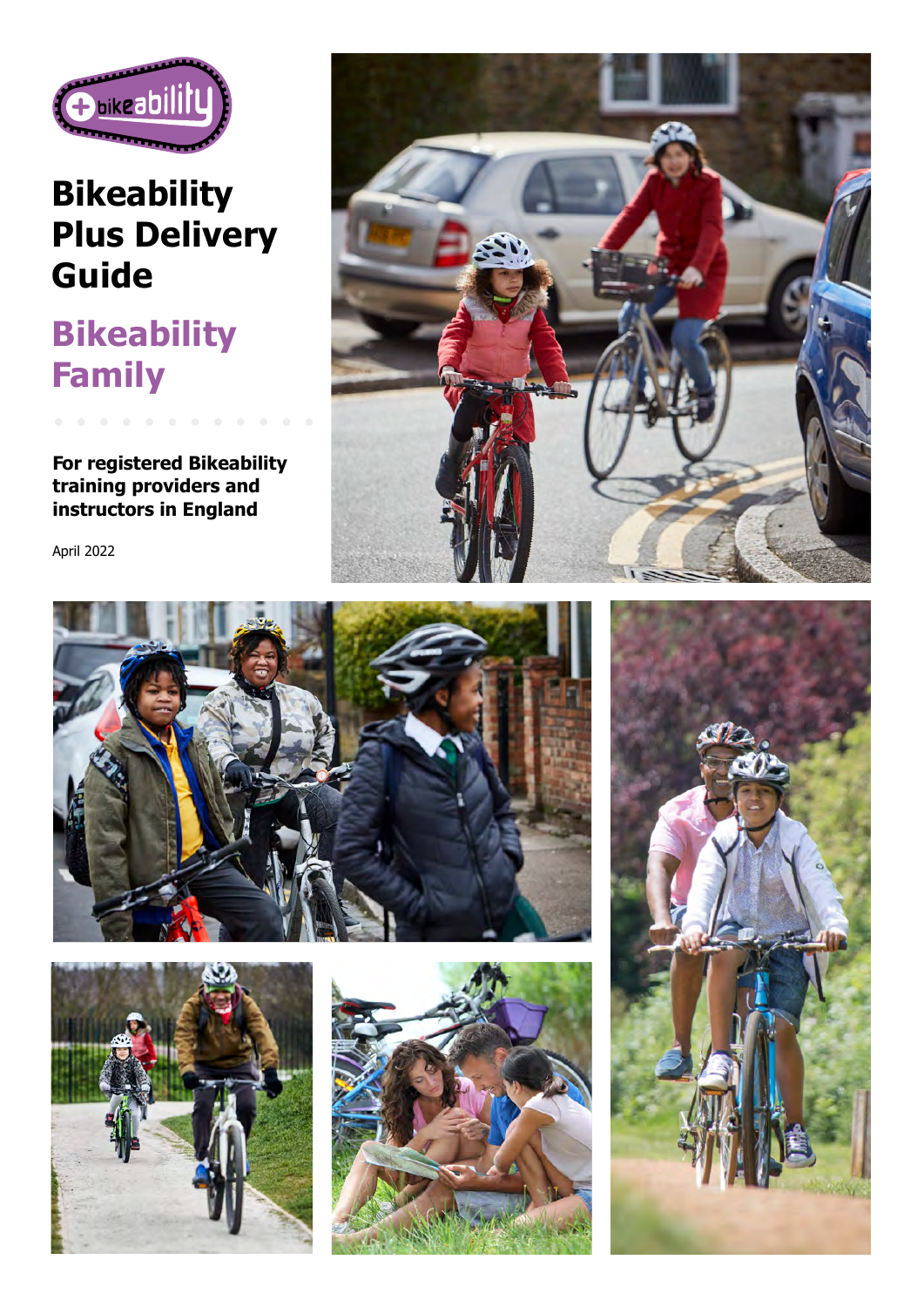

# **INTRODUCTION**

**The Bikeability Trust** has prepared this guide for registered Bikeability training providers and instructors. The Bikeability Trust manages Bikeability, the government's national cycle training programme. It is also responsible for the **National Standard for Cycle Training.**

The **Bikeability Plus Family** module helps families cycle more, together. It is a flexible and adaptable course, designed with the needs of individual families in mind.

#### **MODULE DURATION FAMILY CRITERIA INSTRUCTOR: RIDER RATIOS** Suggested duration: Up to 3 hours Duration and number of sessions should be discussed and adapted for the needs of each family. A family group must include: 1:6 maximum ratio • At least one under 18 year old • At least one over 18 year old

## **Aim: to enable family group cycling**

If families don't cycle, children don't cycle. So we developed Bikeability Family to help the whole family to get cycling.

Bikeability Family provides a tailored training package to help families cycle together. The Bikeability Trust have designed this guide in line with the National Standard for Cycle Training. The module **must** be bespoke, flexible and adapted for the needs of each family.

We don't define what a family should look like. Any group with at least **one over 18 year old and one under 18 year old** is eligable for this module. Participants do not need to live in the same household or be legally related.

The goals of each individual family **should** be determined before training begins. This information can be gathered informally, via observation or a verbal conversation, or a more formal questionnaire. The Bikeability Trust has provided **an easy to use template [for guidance.](https://www.bikeability.org.uk/wp-content/uploads/2022/05/Family-pre-course-questionnaire-template.docx)** However, you may use any method, as long as this does not create a barrier to families wishing to participate in the module.

The duration of this module **must** be flexible and adapted to the needs of each individual family. Training should be for up to 3 hours, and training providers can choose when and how to deliver these hours.

#### **NATIONAL STANDARD ASSESSMENT CRITERIA**

You **must** reinforce the core functions and systematic routines that underpin safe and responsible cycling and **must** base all delivery on the delivery guides. All assessments **must** be based on relevant National Standard assessment criteria. Riders **must** be able to cycle (i.e. Set off, pedal, slow down and stop) before starting this module.

All riders **must** demonstrate Bikeability Level 1 National Standard assessment criteria sufficiently before starting on-road cycle training.

Riders **must** be able to cycle (i.e. Set off, pedal, slow down and stop) prior to training. The course includes off-road and on-road cycle training.

Sessions **must** be flexible and adapted to the needs of each individual family. For example, families may prefer:

- evenings
- weekends
- after-school, including practicing the journey between home and school
- school holidays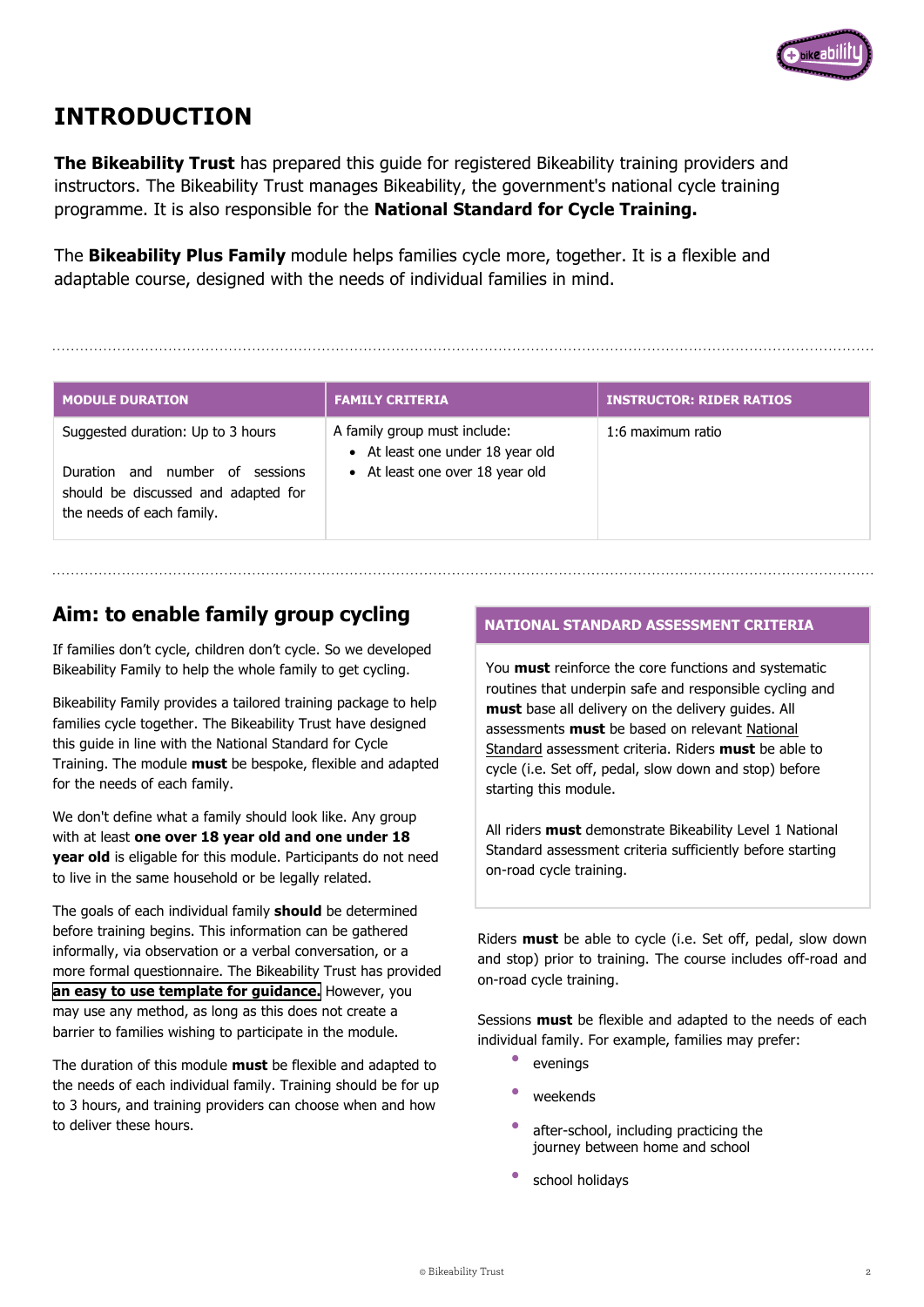



| <b>ELEMENTS</b> | <b>ACTIVITIES</b>                                                                                                                                           | <b>TIMING</b>          |
|-----------------|-------------------------------------------------------------------------------------------------------------------------------------------------------------|------------------------|
| Preparation     | Registration, discussion of goals, cycle/clothing/helmet<br>checks/fitting, route planning, group riding                                                    | n/a                    |
| Off road        | Bikeability Level 1 training/assessment, moving groups<br>practice, progression to Bikeability Level 2 if ready                                             | Suggestion:<br>1 hour  |
| On road         | Bikeability Level 2 training, including Level 3 where<br>appropriate, as part of a planned journey, self-assessment,<br>instructor assessment and mentoring | Suggestion:<br>2 hours |

#### **General guidance**

The pace of progression is dependent on group size, age and ability. Some families **may** require additional training sessions before they can ride together as a group.

You **should** deliver the module with flexibility to respond to the needs of each family. You **should** focus teaching on the adults with responsibility for route planning and helping others in the group to cycle together.

It may be helpful to leave at least one week between sessions when confirming the registration, to allow the family to practice and consolidate learning.

There is no minimum age for participating under 18 year olds, provided each rider is able to cycle (i.e. set off, pedal, slow down and stop). At least one over 18 year old **must** be present at all times.

#### You **must**:

- deliver the module to the same National Standard assessment criteria used in all Bikeability and Bikeability Plus delivery
- pitch the module content to the whole family, including adults, many of whom will also be drivers and will understand many of the systematic routines involved in shared road use
- be prepared to address specific issues some participants may have about riding position, offering explanations with reference to the Highway Code, the National Standard and risk management.

#### You **should**:

- be flexible and adjust module timings after reviewing participants' baseline self-assessment against National Standard assessment criteria
- inform participants of other cycling opportunities in their area such as local cycling clubs, organised rides, challenges, cycle routes, etc.

#### **Course preparation**

Upon registration for a course, it is important to talk to each family to determine their individual needs and goals. This information can be gathered informally, via observation or a verbal conversation, or a more formal questionnaire. You may wish to use the **easy to use template** created by the Bikeability Trust.

You **must** accurately ascertain the family's cycling ability prior to the start of the course. You **may** refer families to the Bikeability website. This includes information on cycle and helmet checks, clothing and other FAQs.

You **should** talk to each family about a route that they would like to include during their training. This may include journeys to school, parks, family or friends. You **must** review and risk assess the route and suggest alternatives where appropriate, and seek to include the most useful local infrastructure for onroad cycle training.

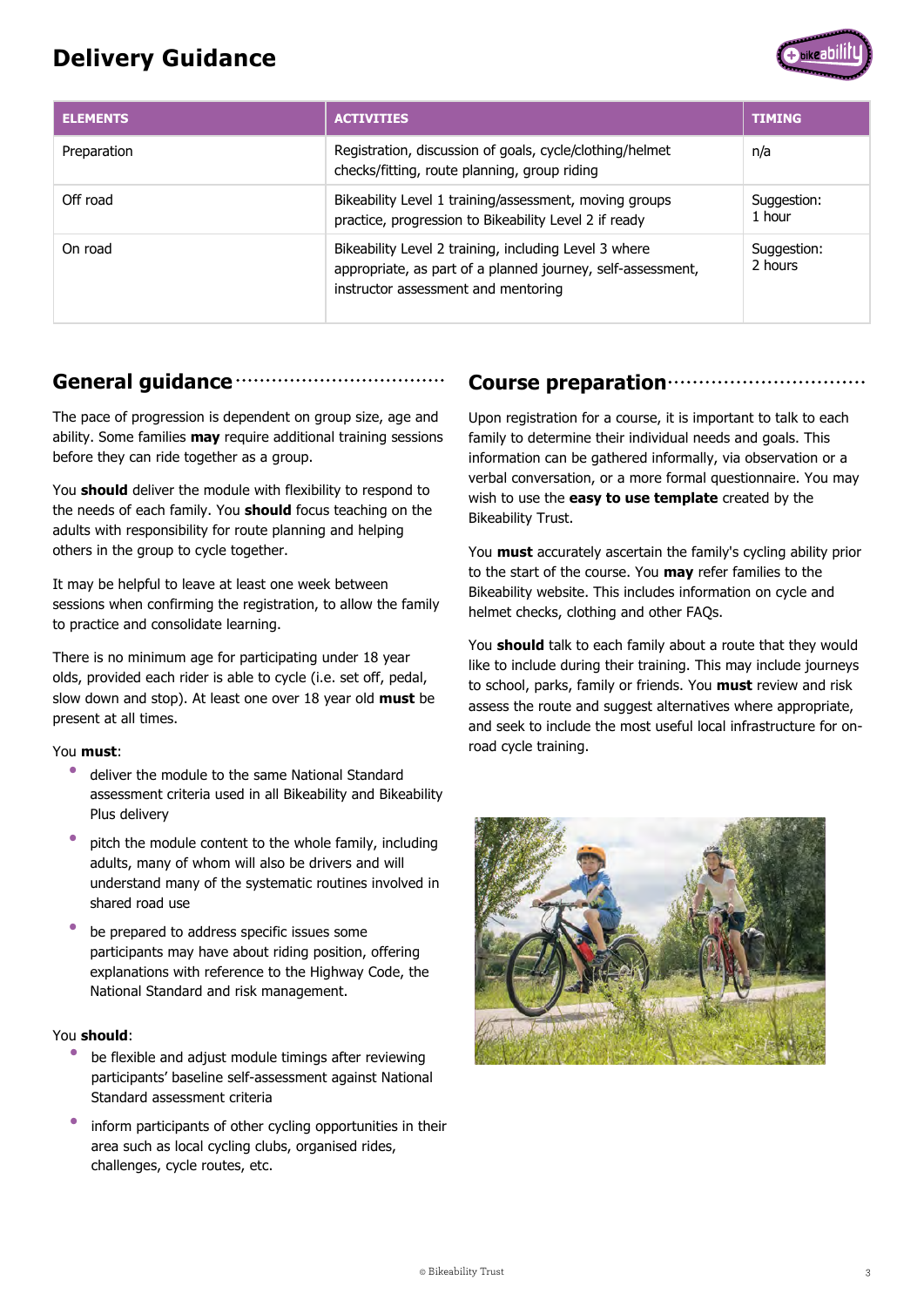

# **Off-road**

This session takes place in a traffic-free environment (e.g. tennis court, closed car park) that is accessible by the family. It involves practical cycle/clothes/helmet checks, Bikeability Level 1 training and assessment, moving groups practice, and feedback on the adult/s' pre-training self-assessment and planned route for on-road cycle training.

All family members **must** have sufficient cycle handling and moving groups skills before commencing on-road cycle training. Adults should be equipped with short verbal commands that all members of the group understand and follow. All members of the group will be required to demonstrate all Bikeability Level 1 National Standard assessment criteria apart from those who are under 18 years old, for whom the following 'Pedal' criteria **may** not be required:

- look behind over each shoulder while pedalling in a straight line
- pedal one handed in a straight line.

The family **should** practise what they have learned after completing off-road training and assessment.

#### **On-road**

In this session the family **should** ride their planned route as a group. You **must** risk assess the route before the session commences and prepare alternative routes. The session **must** include all Bikeability Level 2, and **may** include some Bikeability Level 3, training activities. Depending on the family's progression, additional on-road training sessions may be required before the group is ready to ride together independently. You **must** focus feedback on the core functions and systematic routines to consolidate learning.

Whilst riding, you should not treat the family as a group of trainee riders, but you **must** instruct the lead family members(s) to shepherd the group themselves. Guidance on snaking and shepherding can be found on pages 8 and 9 of the Bikeability Delivery Guide. You **must** teach the principles of moving groups to the lead family member(s).

The principles for moving groups should be communicated to the lead family members(s) and practiced in a traffic free environment.

### **Moving groups**

If **two or more adults** are present:

- one adult remains at the front and another mostly at the rear, and should sit slightly to the right behind or beside the last rider, from where they can see the front adult and communicate with following drivers. They should ride to the head of the snake to manage the junction and wait until all riders have passed through before resuming their position at the rear.
- the lead adult must communicate in advance of each junction so that the rear adult knows the direction of travel. The route must be known in advance by both adults, and short verbal commands for the group agreed and practiced prior to riding.
- the other family members, including any other adults, follow the line of the front adult, do not overtake and do not signal (apart from the rear rider who may signal when the rear adult moves forward)
- riders must leave enough room between one another to avoid bumping into each other, however not enough room to allow a passing vehicle to fill the space.

#### If **one adult** is present:

Shepherding **must** be taught for moving a family in single or double 'snakes' with one adult. The shepherding adult is very mobile but should sit slightly to the right behind or beside the last rider, from where they can communicate to following drivers and to the whole family. When approaching junctions, the lead adult must move up alongside the first rider to check the junction ahead is clear and wait until all riders have passed through the junction before returning to their position at the rear

The family **should** practice what they have learned after completing on-road training and assessment.

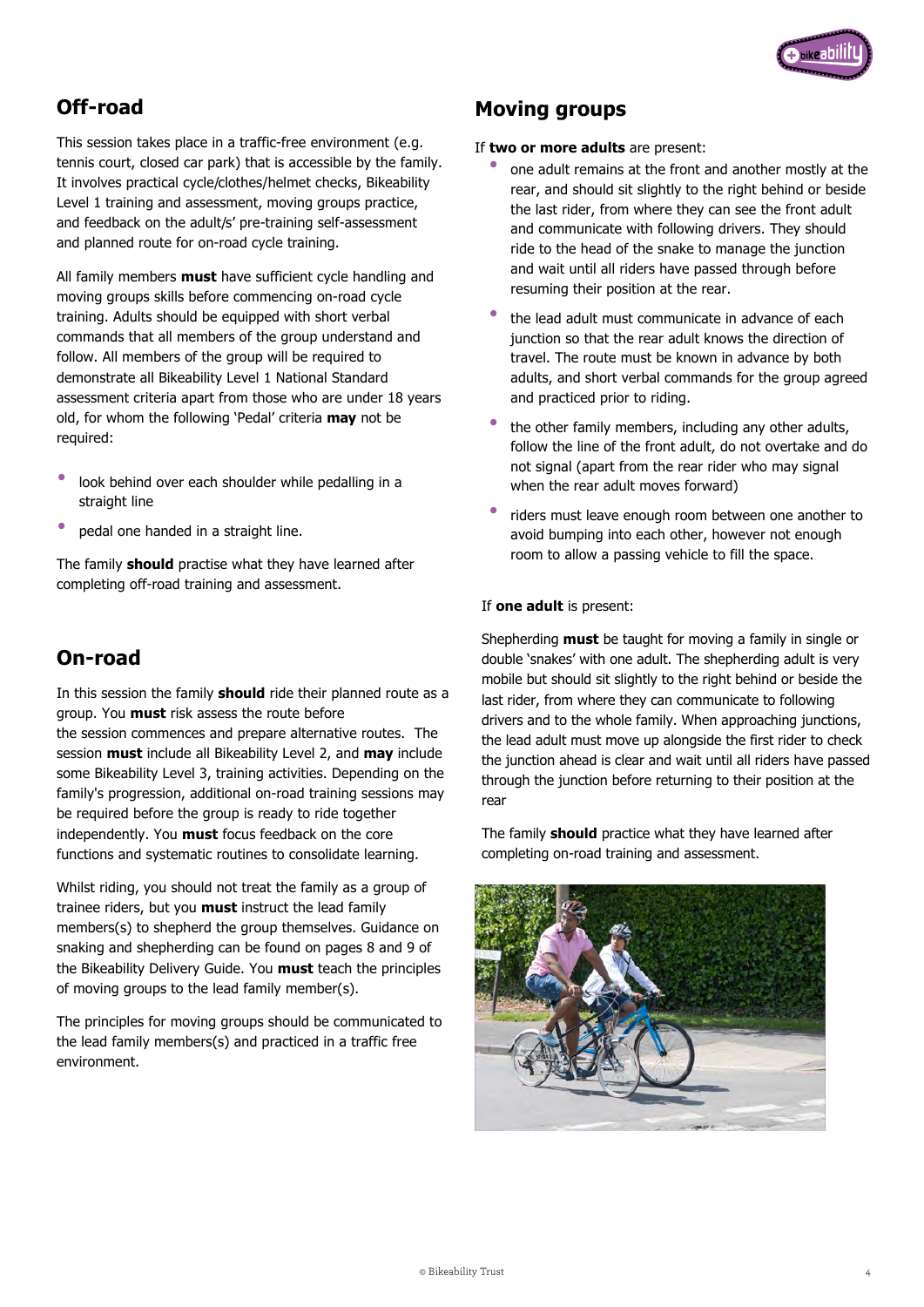

## **Mentoring and development planning**

Towards the end of on-road training you **should** observe the family riding the planned route as a group independently. You **must** provide mentoring feedback on the observed performance of the group, identifying strengths and areas for improvement with regard to the core functions and systematic routines. You **should** agree actions for improvement with the family.

## **Managing group dynamic**

You will be working with children and parents/carers, and **must** be mindful of the dynamic that this creates. You **should** encourage the family to think as a team, working together collaboratively. You **should** engage the whole family to set ground rules for both adults and children, keeping training light, informative and enjoyable, building family trust and confidence through constructive concise and encouraging feedback. Each member of the family should be gently encouraged to actively participate in all aspects of training and discussion.

Bikeability instructors do not need additional training to deliver Bikeability Family training. However, training providers **should** arrange team meetings to discuss and prepare for training delivery, and seek CPD options.

#### **Inclusive guidance**

- follow the inclusive guidance in the Bikeability delivery guide to ensure training and assessment are accessible and open to all.
- all types of cycle are suitable, including tagalongs and cargo cycles for carrying children, and cycles with child seats.
- in order to ensure people with SEND can participate, consider the use of different cycles, such as side by side cycles, tandems and tricycles.
- if infrastructure is included in the route, you should include its suitability for cycles being used as part of the site and route risk assessment.
- when working within a community where English isn't the first language, consider translating promotional leaflets and flyers into other languages.

#### **Sample questions**

- how do you plan to cycle as a group?
- how confident do you feel about planning <sup>a</sup> route?What planning tools will you use?
- what kinds of trips do you make and what distances do you normally travel together?
- what would help you make some of these trips on a cycle?
- what are the four core functions and systematic routines and why do they matter?
- what are the main things riders can do to minimise risk when cycling on the road?
- how will you support others to improve their cycling?
- how do you know if your cycle is roadworthy?
- what would be good to bring with you on a ride?
- what riding rules will ensure you ride together well as <sup>a</sup> group?
- how would you tackle this junction?
- how confident do you feel about riding the routes you have planned?
- which parts of the route require new learning (if any)?
- which areas of the group's cycling practice need most development?

#### **Risk management**

- riders are unable to demonstrate skills necessary to move onto the next part of training (instructor checks ability level at the start of the ride, and if necessary, considers signposting to other training)
- a rider has a mechanical issue (instructor fixes quickly if there is time, or has a plan to enable the group to return to base)
- a rider is injured during the ride (instructor follows the Bikeability provider's emergency procedure for responding to and reporting incidents, including taking details of anyone involved in an incident including witnesses)
- a driver gets angry at being held up (instructor maintains positive communication and avoids engaging in lengthy discussion or arguments)
- part of the planned route is closed (instructor has planned and risk assessed alternative routes)
- there is too much traffic, or the route feels hazardous due to driver speed in relation to the groups current cycling ability level. (Instructor plans and rides alternative routes at the same time of day as the training intervention takes place and chooses only realistic and appropriate routes)
- a rider disagrees with elements of the National Standard and Bikeability, such as the primary riding position (instructor explains Bikeability is based on the National Standard approved by the Department for Transport and published alongside other road-use national standards on the DVSA website, and provides rationale for the disputed element)
- a rider becomes tired (instructor looks out for signs of tiredness and ensures there are plenty of breaks).